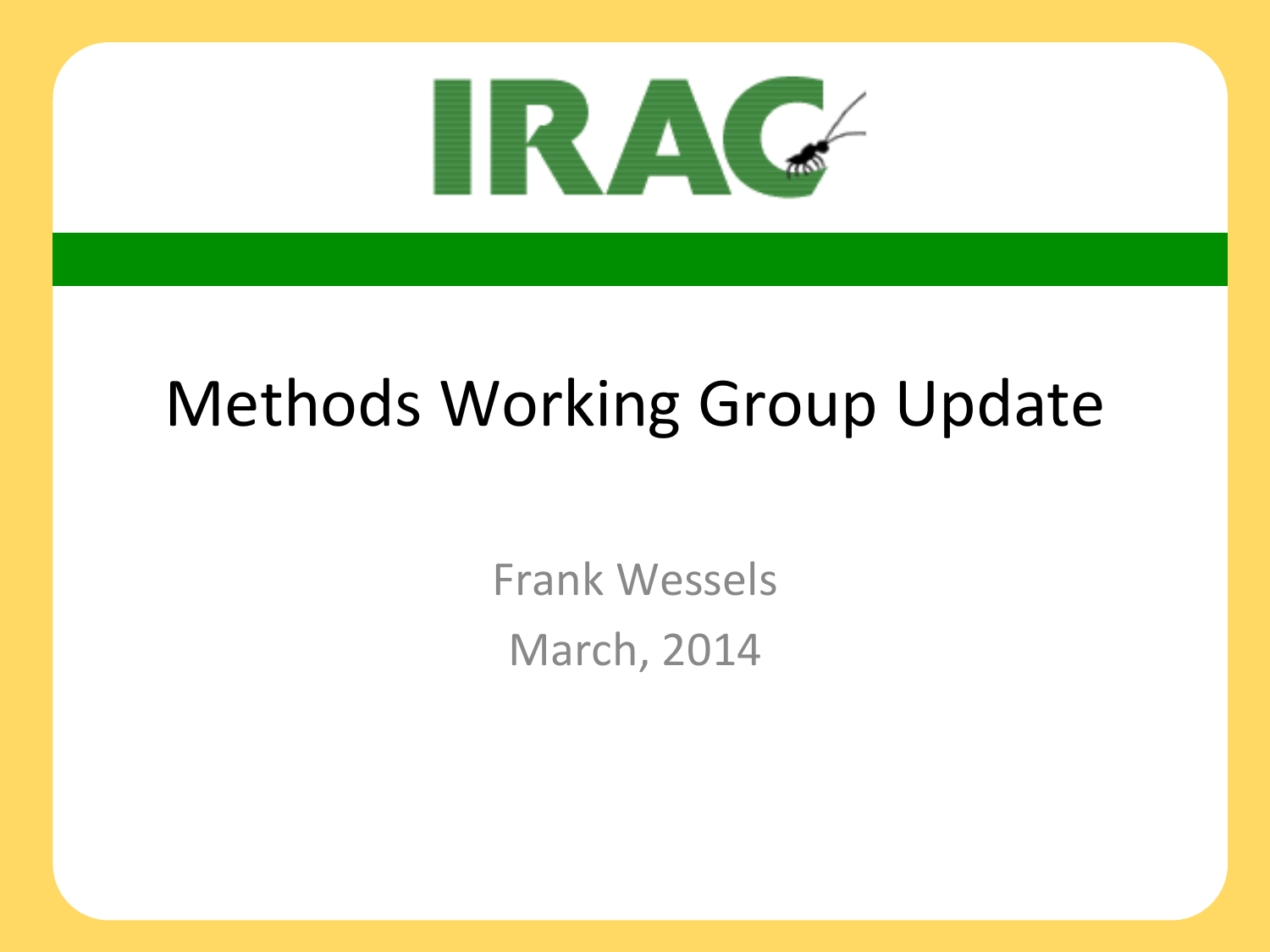

## Team Members

- Frank Wessels, Dow AgroSciences (Team Leader)
- Harald Kohler, Bayer CropScience (Deputy Leader)
- Magali Gravouil, DuPont
- Lixin Mao, BASF
- Tatjana Sikuljak, BASF
- Russell Slater, Syngenta (Interim Member)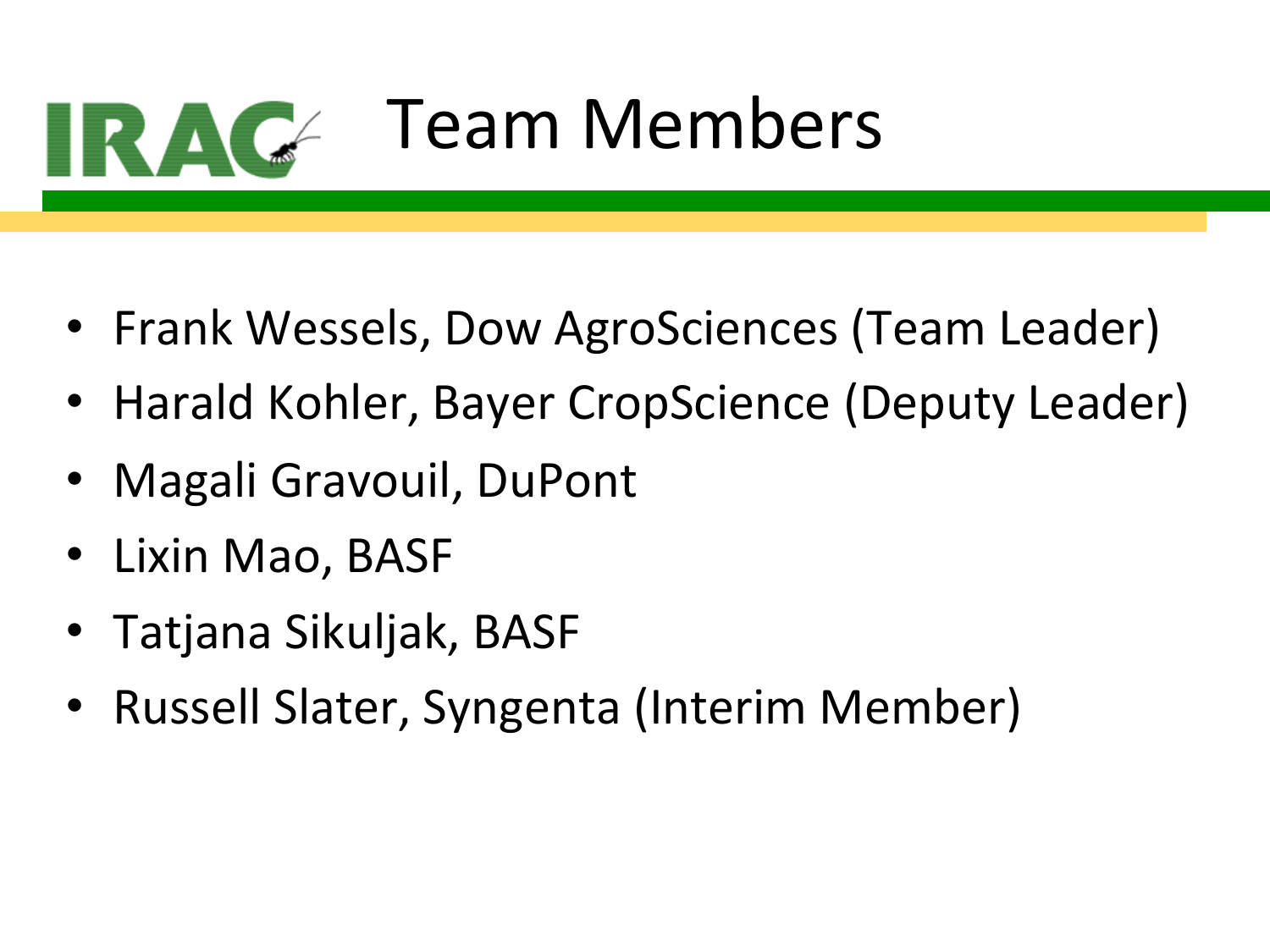

### Team Goals

- Establish a single contact point for researchers to gain information on how to conduct insecticide resistance bioassays
- To provide IRAC approved methods, so that data generated by independent researchers can be directly compared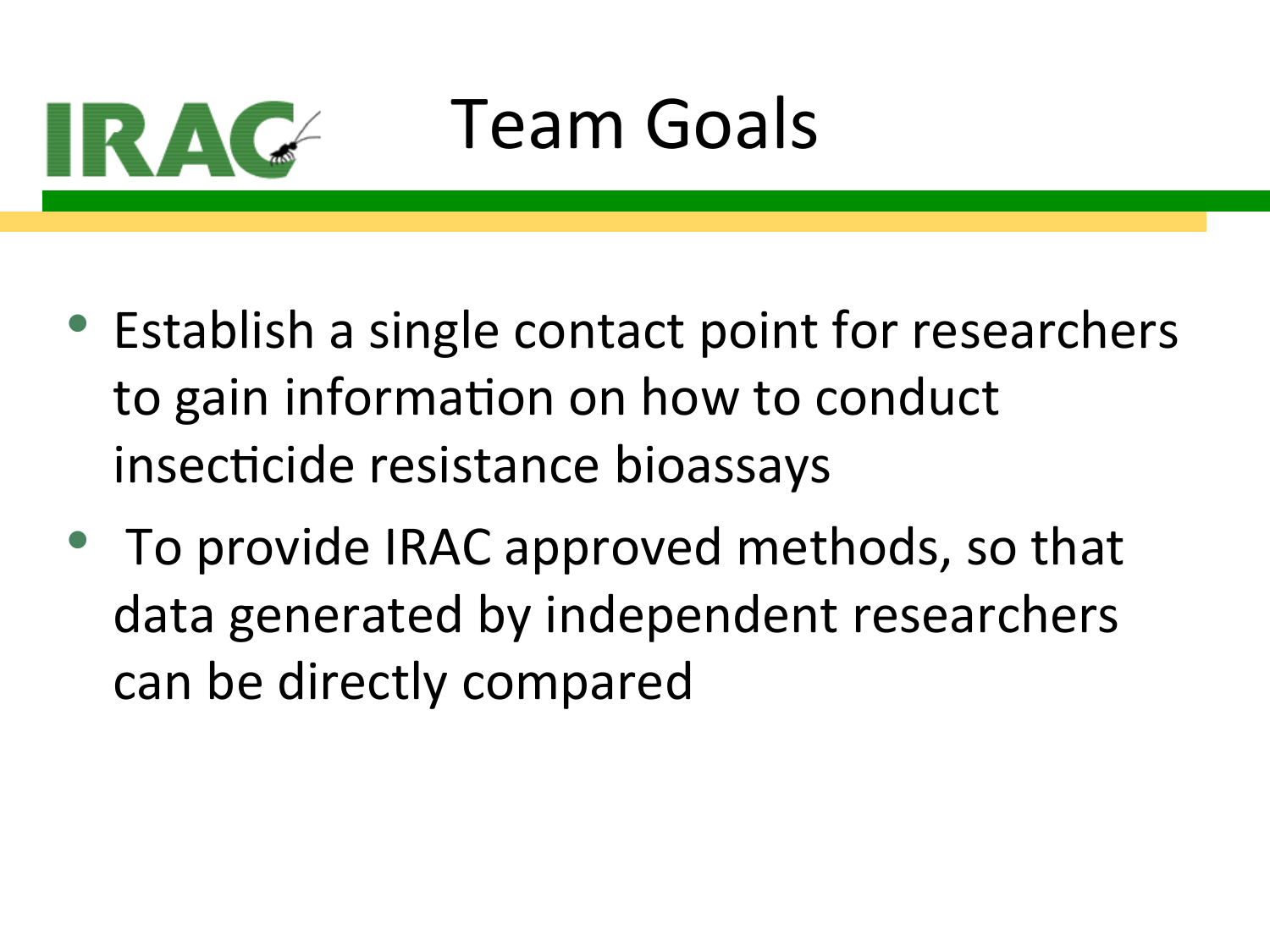

- Constantly updating searchable database for IRAC approved methods and published methods that have not been validated by IRAC
- Increasing diversity & rate of validation of IRAC approved methods, including public health pests
- Aid in better understanding of confirmed methods by providing additional visual tools (e.g. methods eVideos)
- Improving communication to our target audience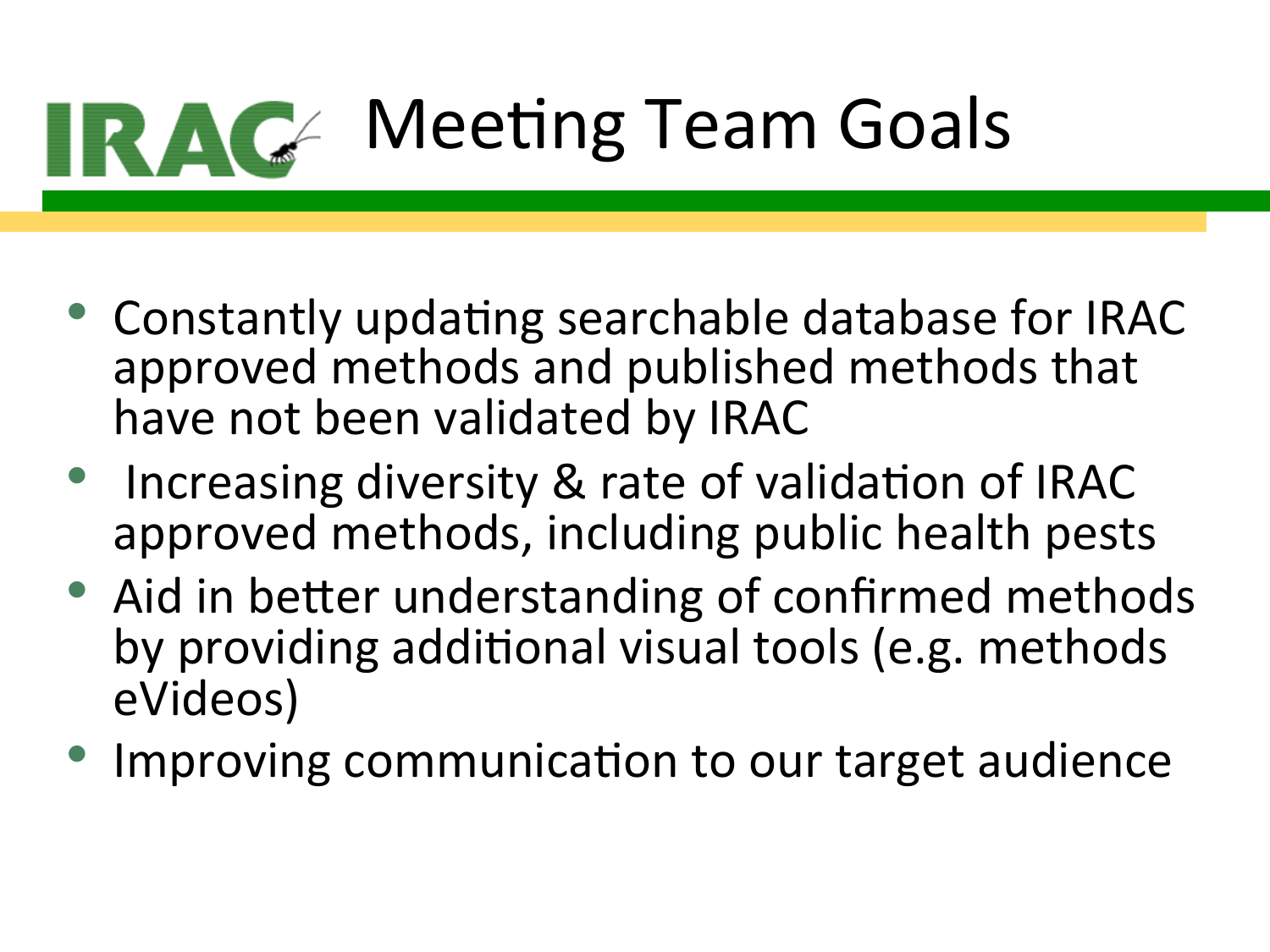

### **Insecticide & Acaricide Resistance Monitoring**

### **Harmonisation and Coordination of Susceptibility Bioassay Methods**

#### Insecticide Resistance Action Committee

www.irac-online.org

#### **Methods Team Overview**

The availability of standard, validated and easy-to-run methods for resistance detection in the world's major insect pests is crucial for successful monitoring of resistance problems. The IRAC Methods Team has worked to develop, validate and collate approved methods and make these available via the IRAC website and the online tool. eMethods. The work of the Methods Team involves interaction with other IRAC Teams and Working Groups as well as cooperation with external experts in academia and institutes. The Methods Team also provides resources on biochemical and molecular methodologies as well as references to other methods in peer reviewed journals which have not been validated by IRAC.

#### **IRAC Approved Methods**

#### **IRAC Approved Methods are:**

- > IRAC recommendations for resistance monitoring or baseline determination are intended to help standardize methodologies for the purpose of global comparison
- > Reliable and reproducible
- > Simple and easy to perform
- > Consistent in distinguishing between susceptible and resistant phenotypes
- > Relevant to field performance of products

Most tests are specific to particular life-history stages and can only be used with confidence for toxicants which have been validated in the development of the methodology.



#### **Team Objectives**

- > Establish a single contact point for researchers to gain information on how to conduct insecticide resistance bioassays
- > To provide IRAC approved methods, so that data generated by independent researchers can be directly compared





- > Instructional videos for IRAC approved methods > Three videos published to date
	-
	- > Myzus persicae, Tuta absoluta, and Nilaparvata lugens/ Nephotettix cincticeps
- > Currently in production: Meligethes aeneus





**Resources Available** 

Search eMethods, or view the whole database:



- > Contains IRAC approved methods
	- > 29 approved methods to date
	- > Covers many of the world's major insect pests
- > Collection of published methods not evaluated by IRAC
	- > ~160 references available
	- > Covers both crop and public health pests
	- > Most references are hyperlinked to PubMed
- > Searchable by species and MoA

This poster is for educational purposes only. Details are accurate to the best of our knowledge but IRAC and its member companies cannot accept responsibility for how this information is used or interpreted. Advice should always be sought from local experts or advisors and health and safety recommendations followed.

Designed & produced by the IRAC Methods Working Group. November 2013 For further information visit the IRAC website: www.irao-online.org

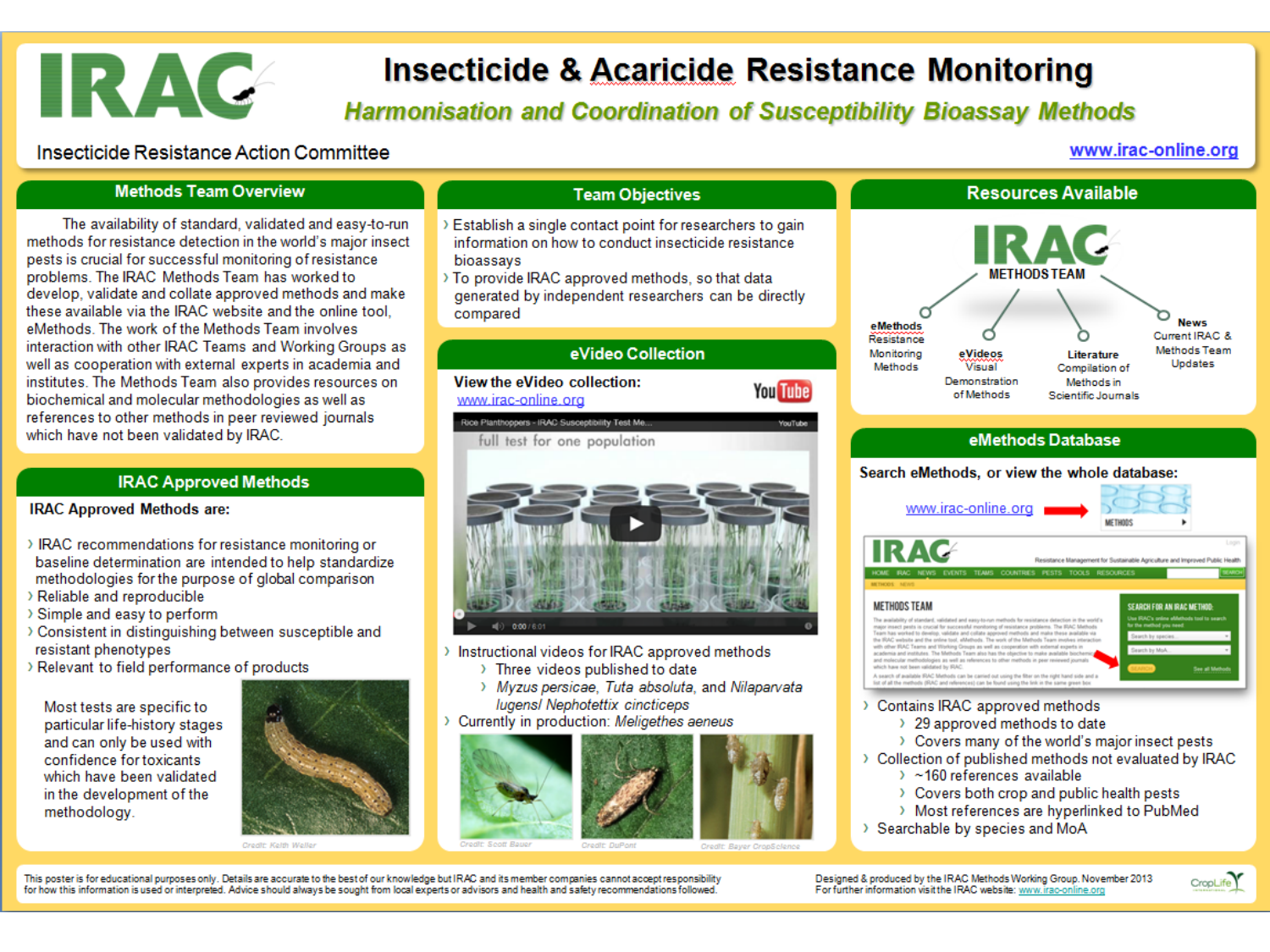

### eMethods Status

- 29 approved methods –158 References posted
- Current methods activities
	- Diamides
		- Whitefly drafted and reviewed. Finalized soon
		- Colorado potato beetle  $-$  drafted and under review
		- Rice stemborer, rice leafroller  $-$  drafted and under review
		- *Liriomyza* Leafminers drafted
	- $-$  Bedbug method  $-$  drafted, to be confirmed by Syngenta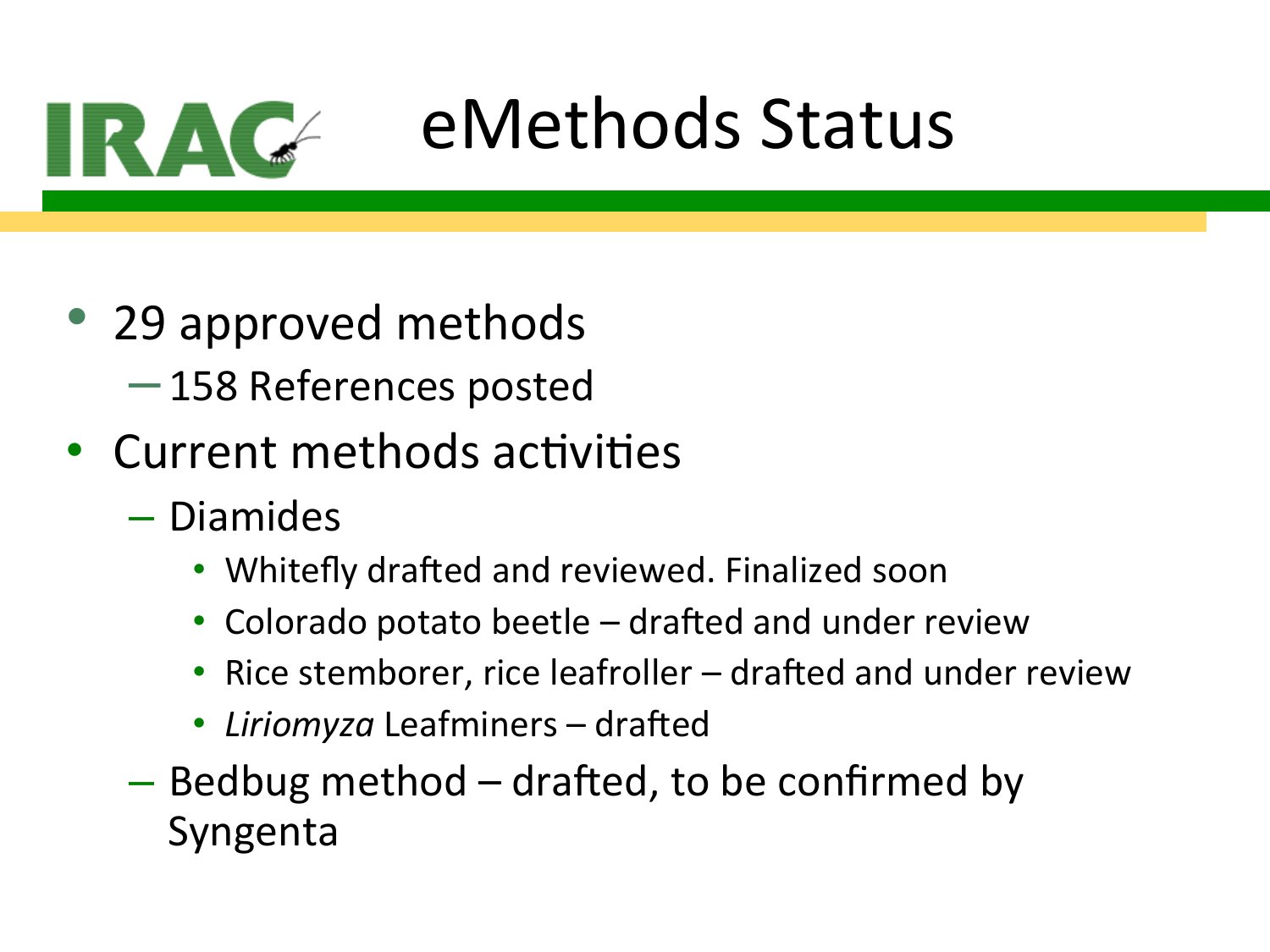

### eVideo Status

- $4<sup>th</sup>$  eVideo: pollen beetle method released in Q1
- Available on YouTube and on Methods WG webpage



| eVideo                   | <b>Views</b> |
|--------------------------|--------------|
| Tuta absoluta            | 1206         |
| Aphids                   | 874          |
| <b>Rice Planthoppers</b> | 283          |
| <b>Pollen Beetles</b>    | 35           |

- Currently considering future Methods video topics
	- $-$  Stink bug, Asian citrus psyllid?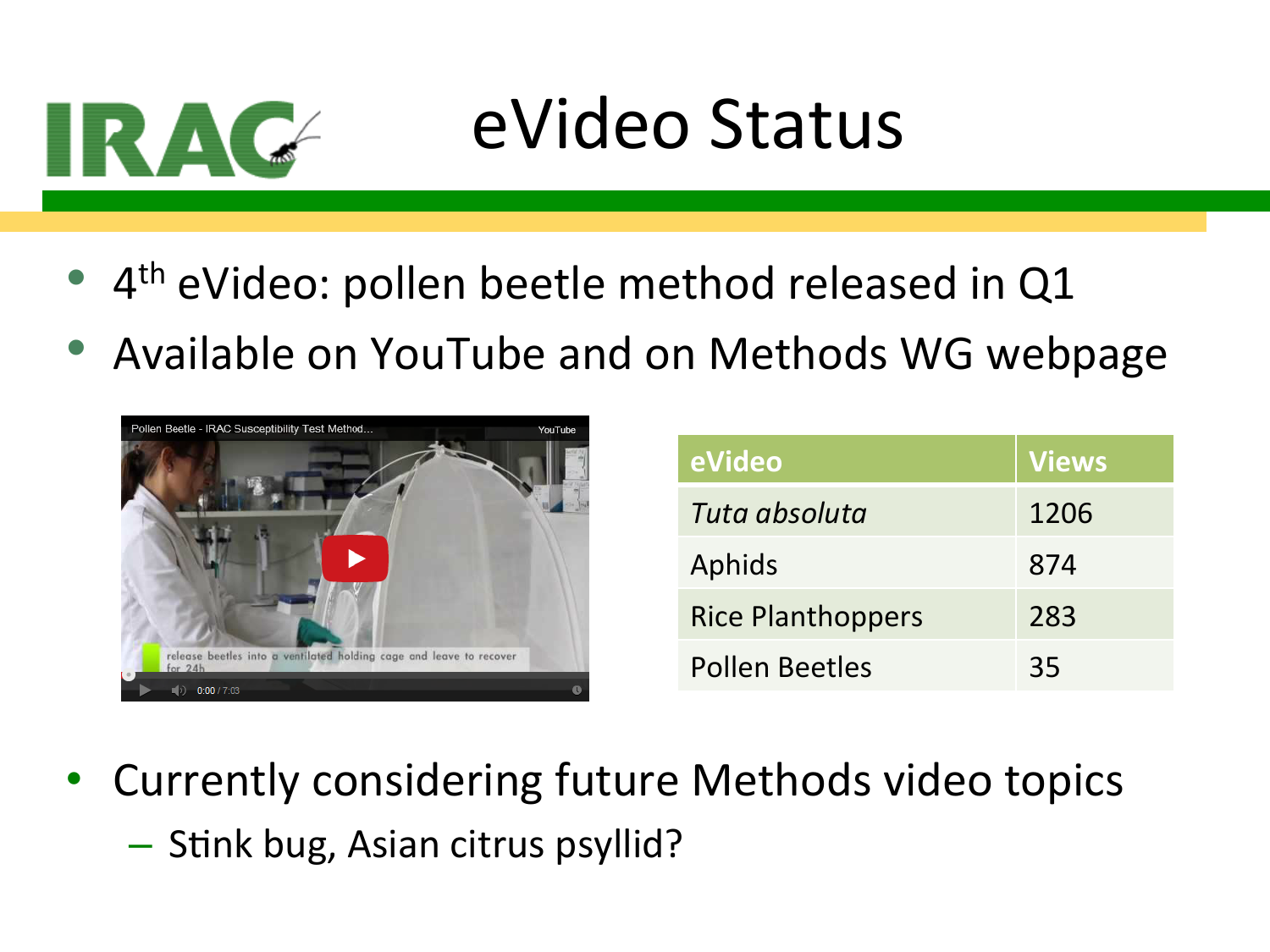

## 2014 Goals

- Clear need to improve communication to target audience (researchers)
	- $-8$  citations for IRAC Methods over past 16 years
- Proposed ideas for improving communication
	- $-$ Presentations at professional meetings (e.g. new Methods WG poster)
	- $-\mathsf{White}$  paper outlining team objectives/ resources
		- JEE forums section, etc.
	- –Publish eVideos in Journal of Visualized Experiments - JoVE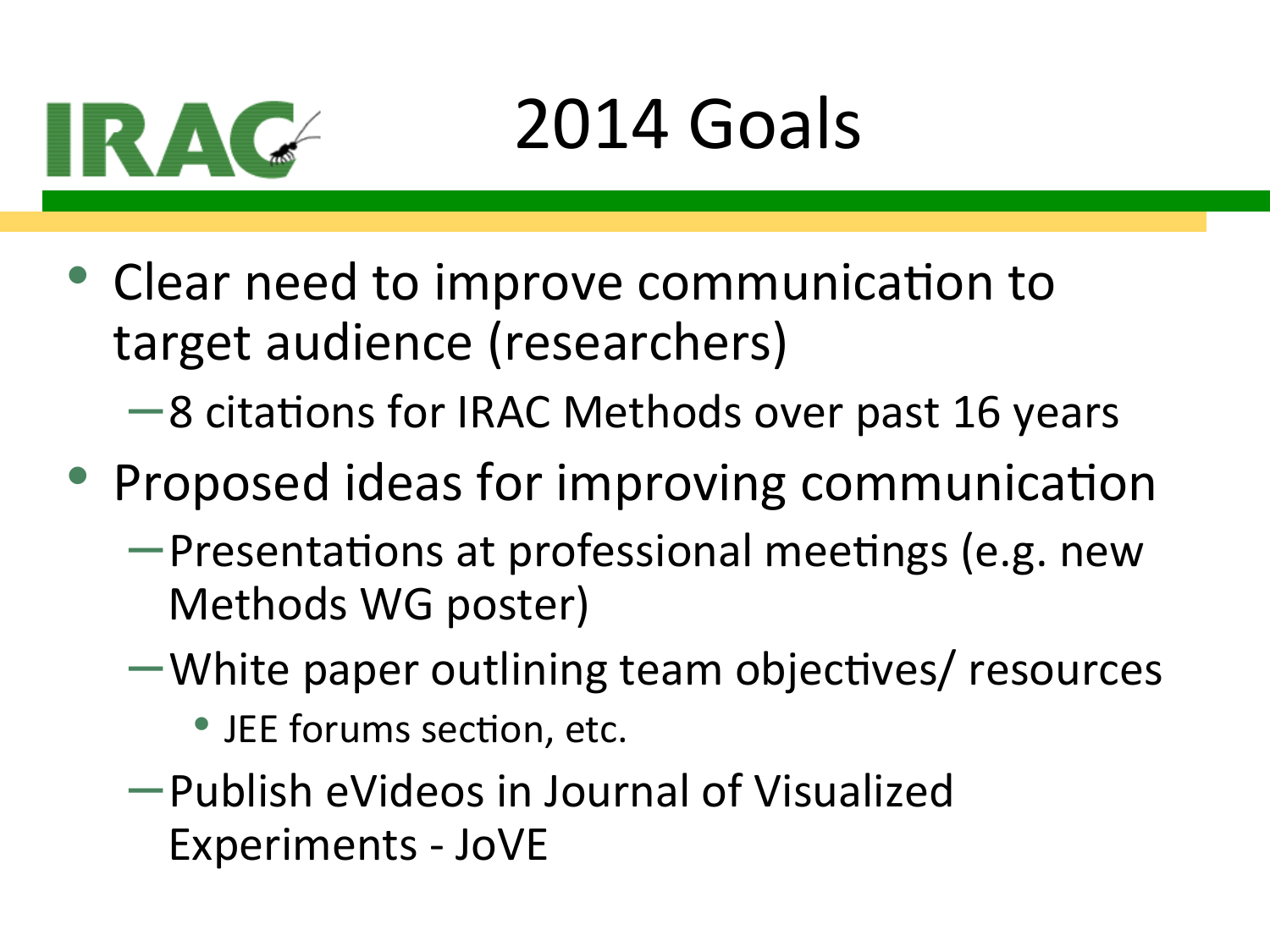

# JoVE Proposal



- Peer-reviewed online Video Methods Journal –Indexed in PubMed, SciFinder, and Scopus
- Publications include video and brief manuscript
- Publication cost for author produced videos: \$1200 (std. access) \$3000 (open access)
	- $-$ Propose to publish all four eVideos in JoVE
	- –Prefer open access > std. access
		- Std. access available to  $\sim$ 550 institutions in >35 countries